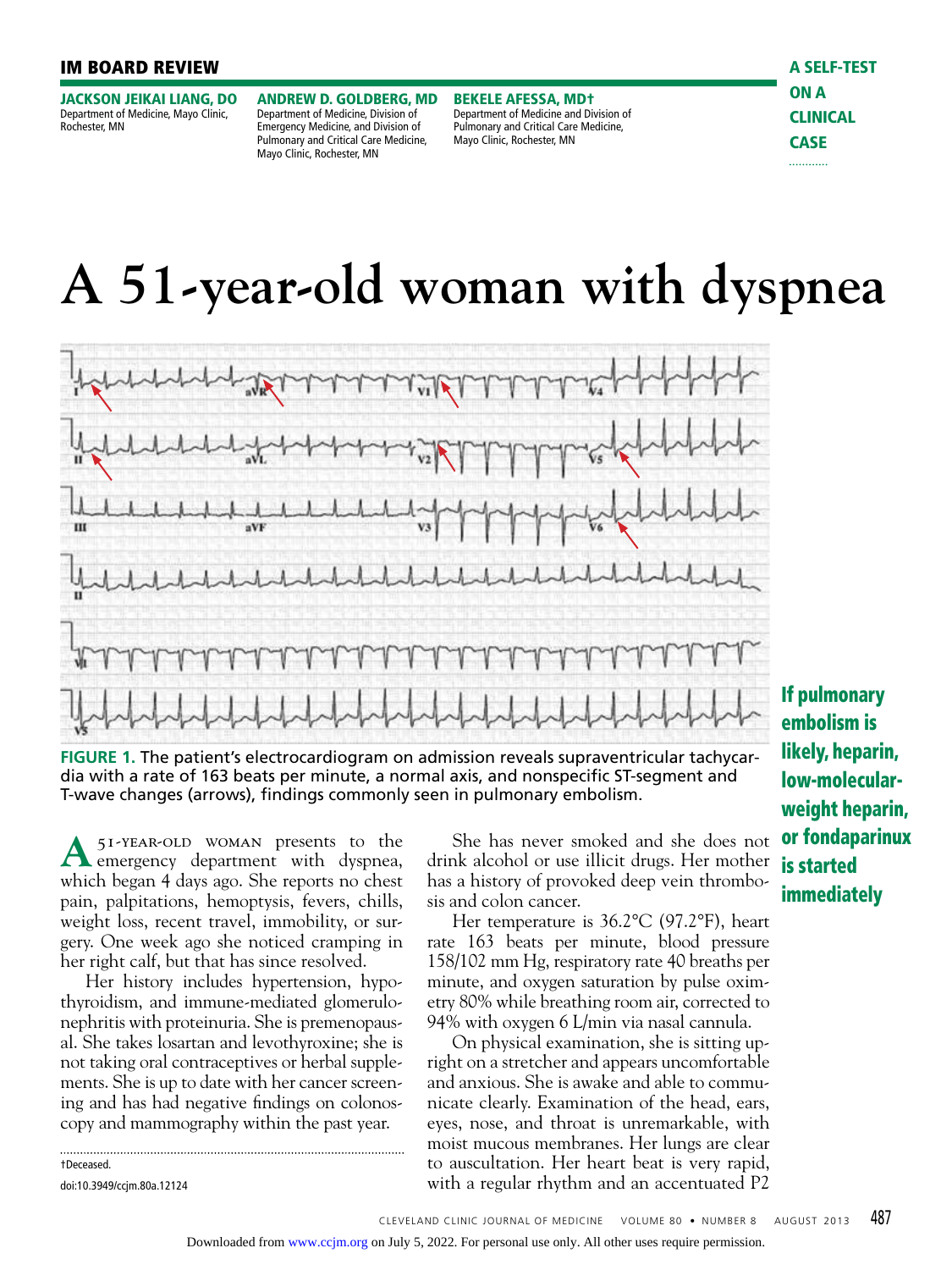

**FIGURE 2.** Multidetector computed tomographic pulmonary angiography reveals multiple bilateral pulmonary emboli (top, arrows) and right ventricular enlargement (bottom, arrow).

heart sound. A right parasternal heave can be palpated in addition to a rightwardly displaced point of maximal impulse. The abdomen is normal, with no tenderness or organomegaly. She has no pain, edema, or erythema in the legs or feet, and she has strong, symmetric pulses (2+) in all extremities. The neurologic examination is nonfocal.

Electrocardiography (ECG) done on arrival (**FIGURE 1**) reveals supraventricular tachycardia, a normal axis, and nonspecific STsegment and T-wave abnormalities, findings commonly seen in pulmonary embolism.1,2 On the other hand, her ECG does not show some of the other signs of right ventricular strain due to pulmonary embolism such as atrial arrhythmias, complete right bundle branch block, or inferior  $Q$ -waves.<sup>3,4</sup>

In view of her ECG findings and her symptoms of dyspnea, calf pain, tachypnea, tachycardia, and a pronounced P2 heart sound, her physician concludes that she very likely has a pulmonary embolism<sup>1</sup> and orders an intravenous infusion of unfractionated heparin to be started immediately.

# **TESTING FOR PULMONARY EMBOLISM**

- **1** Which of the following would be the best initial diagnostic imaging study to perform in this patient, who has a high pretest probability of pulmonary embolism?
- $\Box$  Multidetector computed tomographic (CT) pulmonary angiography
- $\Box$  Transthoracic echocardiography
- $\Box$  Magnetic resonance imaging
- □ Lower-extremity duplex ultrasonography
- $\Box$  Pulmonary angiography
- $\Box$  Ventilation-perfusion scintigraphy

Multidetector CT angiography is rapid, noninvasive, and highly sensitive (83%–90%) and specific (96%) for pulmonary embolism.<sup>5,6</sup> In patients such as ours who have a high pretest probability of having the disease, its positive predictive value is 96%.<sup>5</sup> Therefore, it would be the initial diagnostic study to perform in our patient.

Although transthoracic echocardiography is noninvasive and can detect right ventricular strain in the setting of pulmonary embolism, it may miss half of all pulmonary emboli detected by angiography.<sup>7,8</sup>

When technically adequate images are obtained, the combination of magnetic resonance angiography and magnetic resonance venography is very sensitive (92%) and specific (96%) for pulmonary embolism.<sup>9</sup> However, one-fourth of patients undergoing these studies may have technically inadequate results, so this is not the best choice for diagnosis.<sup>9</sup>

Downloaded from [www.ccjm.org](http://www.ccjm.org/) on July 5, 2022. For personal use only. All other uses require permission.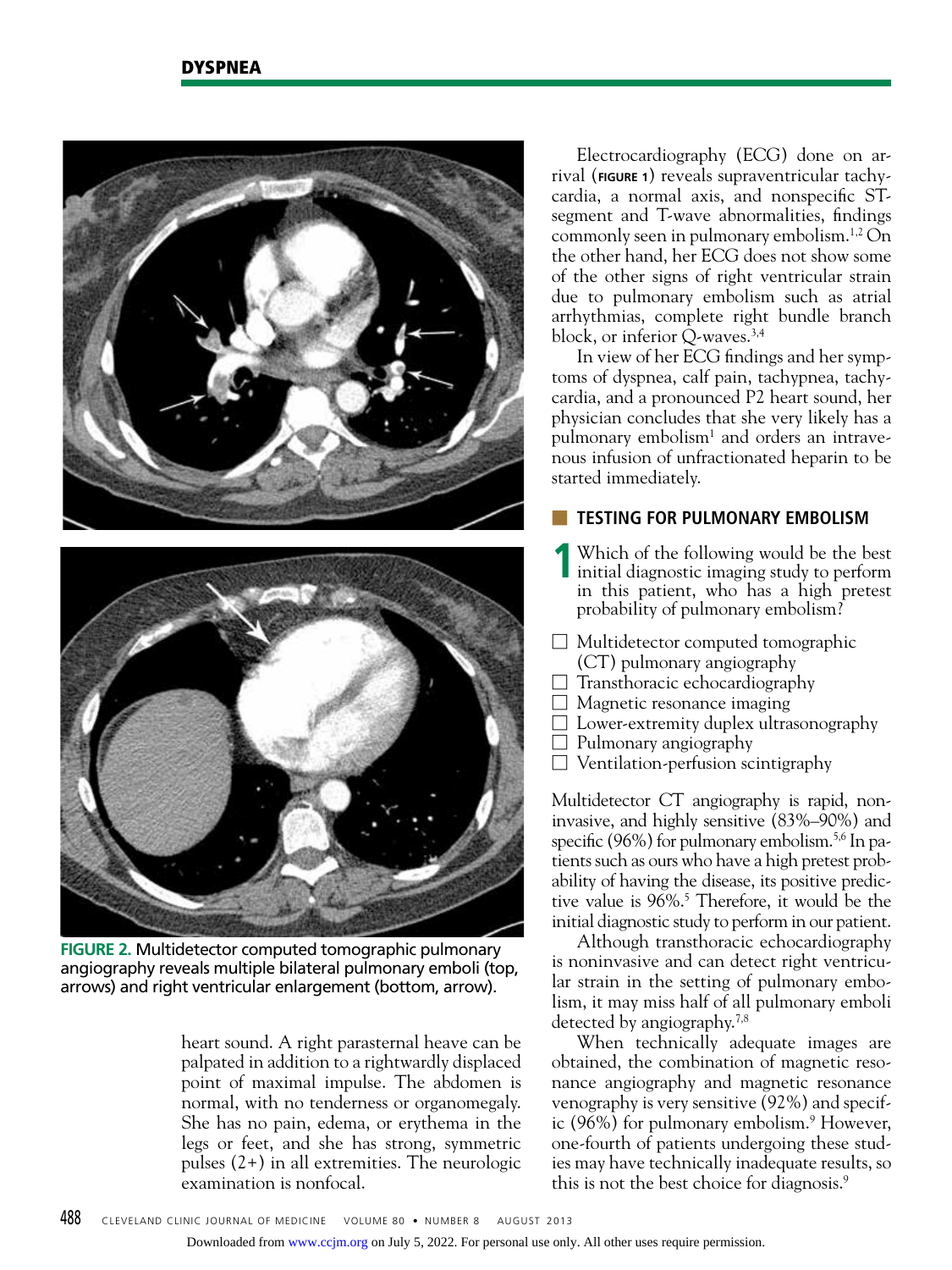# **TABLE 1**

# The patient's laboratory values<sup>a</sup>

| <b>Test</b>                      | <b>Results</b>           | <b>Reference</b><br>range |  |  |
|----------------------------------|--------------------------|---------------------------|--|--|
| <b>Complete blood cell count</b> |                          |                           |  |  |
| Hemoglobin*                      | 11.7 g/dL                | $12.0 - 15.5$             |  |  |
| Leukocytes*                      | $13.8 \times 10^{9}$ /L  | $3.5 - 10.5$              |  |  |
| Neutrophils*                     | 97%                      | 42%-75%                   |  |  |
| Lymphocytes*                     | 2%                       | 16%-52%                   |  |  |
| <b>Monocytes</b>                 | 1%                       | $1\% - 11\%$              |  |  |
| <b>Eosinophils</b>               | 0%                       | $0 - 7%$                  |  |  |
| <b>Basophils</b>                 | 0%                       | $0 - 4%$                  |  |  |
| <b>Platelets</b>                 | 170 x 10 <sup>9</sup> /L | 150-450                   |  |  |
| <b>Complete metabolic panel</b>  |                          |                           |  |  |
| Sodium                           | 137 mmol/L               | $135 - 145$               |  |  |
| Potassium                        | 4.4 mmol/L               | $3.6 - 5.2$               |  |  |
| <b>Chloride</b>                  | 108 mmol/L               | 100-108                   |  |  |
| Bicarbonate*                     | 18 mmol/L                | $22 - 29$                 |  |  |
| <b>Blood urea nitrogen</b>       | 15 mg/dL                 | $6 - 21$                  |  |  |
| Creatinine                       | $0.7$ mg/dL              | $0.6 - 1.1$               |  |  |
| Glucose (random, nonfasting)*    | 147 mg/dL                | $70 - 140$                |  |  |
| <b>Cardiac enzymes</b>           |                          |                           |  |  |
| Troponin T (0 hours)*            | $0.06$ ng/mL             | < 0.01                    |  |  |
| $(3$ hours)*                     | $0.05$ ng/mL             | < 0.01                    |  |  |
| $(6$ hours)*                     | $0.05$ ng/mL             | < 0.01                    |  |  |
| NT-pro-BNP*b                     | $2,148$ pg/mL            | < 150                     |  |  |

<sup>a</sup> An asterisk indicates a value outside the reference range.

 $b$  NT-pro-BNP = N-terminal pro-B-type natriuretic peptide

As our patient complained of recent cramping in the right calf, lower-extremity duplex ultrasonography would be a reasonable test to screen for acute deep vein thrombosis as the source of pulmonary embolism. However, given her worrisome vital signs and impending hemodynamic collapse, CT pulmonary angiography would be a better initial test as it may guide more aggressive therapy.

Furthermore, even if ultrasonography showed no evidence of deep vein thrombosis, clinical suspicion for pulmonary embolism would remain high enough that therapeutic anticoagulation would be continued until further testing ruled out this diagnosis.

Pulmonary angiography is the gold-standard test for pulmonary embolism. However, it is time-consuming, expensive, and invasive and so is not usually done unless the diagnosis cannot be made with other imaging studies.

Ventilation-perfusion scintigraphy is an established and safe diagnostic test for pulmonary embolism. It is particularly helpful in patients who have renal dysfunction or contrast allergy. The sensitivity of a high-probability scan is 78%, while the specificity of a very-low-probability scan is 97%.10 However, this study is often nondiagnostic (in 26.5% of cases),10 and further imaging may be required.

# ■ **RESULTS OF CT ANGIOGRAPHY**

Our patient undergoes CT angiography, which reveals multiple bilateral pulmonary emboli and right ventricular enlargement (**FIGURE 2**). Transthoracic echocardiography shows dilation of the right ventricle, with severely reduced systolic function, an underfilled and hyperdynamic left ventricle (ejection fraction 75%), and moderate tricuspid valve regurgitation. Her right ventricular systolic pressure is estimated to be 47 mm Hg.

Doppler ultrasonography of the legs reveals an occlusive thrombus within the right small saphenous vein that bulges and extends into the right popliteal vein. Also noted is a nonocclusive thrombus in the upper right popliteal vein that likely originated from the thrombus in the small saphenous vein.

Initial laboratory testing (**TABLE 1**) shows elevations of the cardiac enzymes troponin T and N-terminal pro-B-type natriuretic peptide (NT-pro-BNP).

# ■ **ESTIMATING PROGNOSIS IN PULMONARY EMBOLISM**

**2** Which of the following laboratory results at presentation is independently associated with a worse outcome in patients with pulmonary embolism?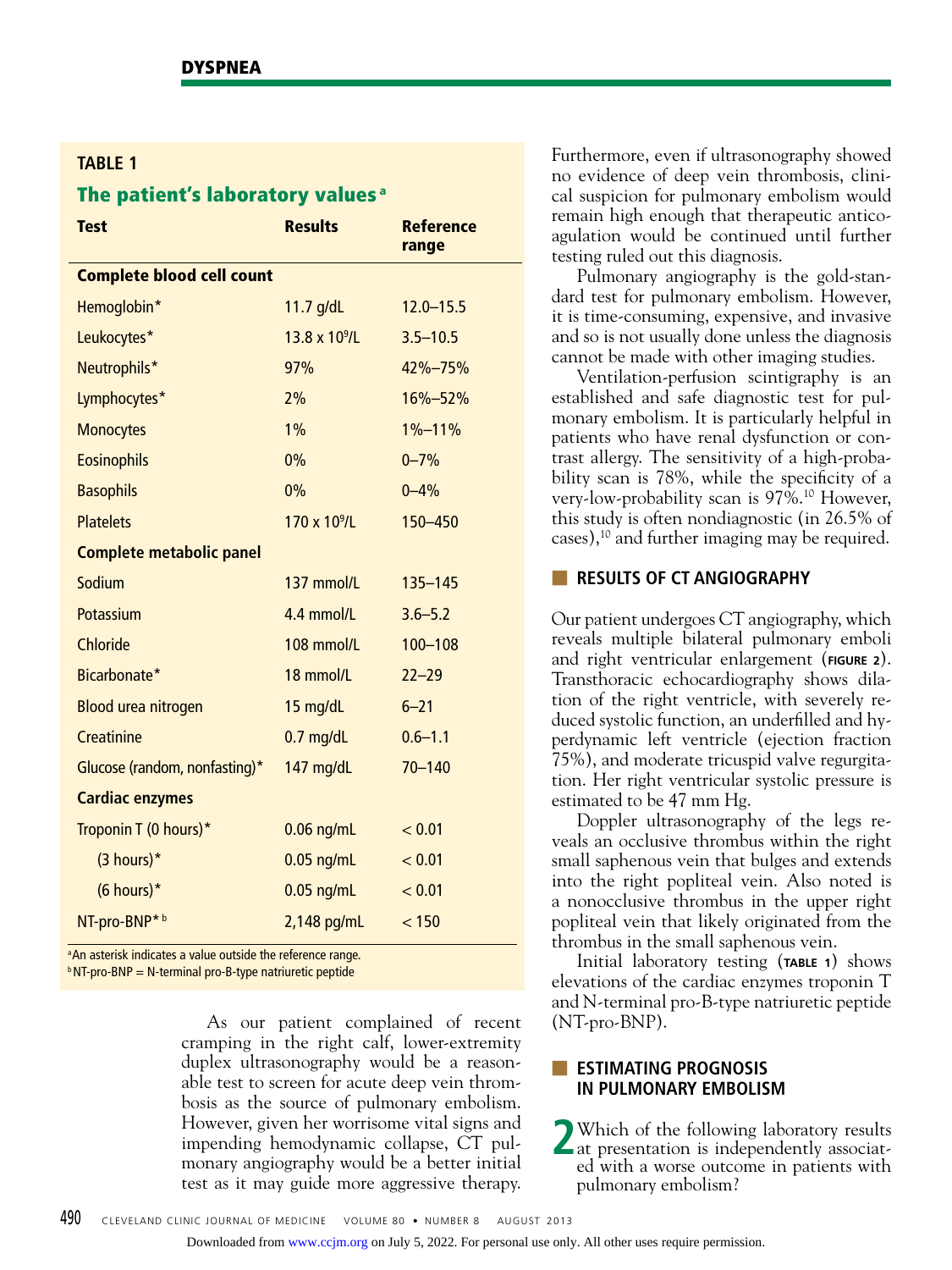- $\Box$  Elevated NT-pro-BNP
- $\Box$  Hypercalcemia
- □ Thrombocytosis
- □ Hypernatremia
- $\Box$  Elevated procalcitonin

The Pulmonary Embolism Severity Index<sup>11</sup> and the Simplified Pulmonary Embolism Severity Index12 (**TABLE 2**) are clinical calculators that help predict 30-day risk of death in patients with pulmonary embolism. Our patient's Pulmonary Embolism Severity Index score is 60, indicating a very low risk, but her simplified severity index score is 2, indicating a high risk.

A shock index score (the heart rate divided by the systolic blood pressure) greater than 1 is also a sensitive measure of risk.13 (Our patient's shock index score is 1.03.) Although the simplified version is more accurate,<sup>14</sup> the shock index is also helpful when deciding whether patients with suspected pulmonary embolism should receive early fibrinolysis.<sup>15</sup>

In a large registry of patients with confirmed pulmonary embolism, risk factors for death were age greater than 70, cancer, clinical congestive heart failure, chronic obstructive pulmonary disease, systolic blood pressure lower than 90 mm Hg, respiratory rate less than 20 per minute, and right ventricular hypokinesis.16 Right ventricular dysfunction progressing to right ventricular failure and cardiogenic shock is the most common cause of death in patients with pulmonary embolism.16–18

Post hoc analysis has also shown that elevations of the biomarkers BNP, NT-pro-BNP, and cardiac troponins I and T are associated with a prolonged hospital course and a higher risk of death within 30 days.<sup>19</sup> Interestingly, a recent retrospective analysis found hyponatremia to be an independent risk factor for death in the short term.<sup>20</sup>

Thrombocytopenia, not thrombocytosis, is associated with worse outcomes in patients with pulmonary embolism.<sup>16</sup> Procalcitonin is elevated in bacterial pneumonia but is normal in pulmonary embolism and so may be helpful in differentiating between the two.<sup>21,22</sup> Hypernatremia, hypercalcemia, and elevated procalcitonin have not been shown to be independently associated with worse outcomes in acute pulmonary embolism.

# **Table 2**

# Classifying risk of death in pulmonary embolism

**Pulmonary Embolism severity indexa**

|                            | Age in years                                                                                                                                                                                                                                                                          |
|----------------------------|---------------------------------------------------------------------------------------------------------------------------------------------------------------------------------------------------------------------------------------------------------------------------------------|
|                            | $+10$                                                                                                                                                                                                                                                                                 |
|                            | $+10$                                                                                                                                                                                                                                                                                 |
|                            | $+10$                                                                                                                                                                                                                                                                                 |
|                            | $+20$                                                                                                                                                                                                                                                                                 |
|                            | $+20$                                                                                                                                                                                                                                                                                 |
|                            | $+20$                                                                                                                                                                                                                                                                                 |
|                            | $+20$                                                                                                                                                                                                                                                                                 |
|                            | $+30$                                                                                                                                                                                                                                                                                 |
|                            | $+30$                                                                                                                                                                                                                                                                                 |
|                            | $+60$                                                                                                                                                                                                                                                                                 |
| <b>Risk classification</b> | 30-day risk of death                                                                                                                                                                                                                                                                  |
| I (very low risk)          | $0 - 1.6%$                                                                                                                                                                                                                                                                            |
| II (low risk)              | $1.7 - 3.5\%$                                                                                                                                                                                                                                                                         |
| III (intermediate risk)    | $3.2\% - 7.1\%$                                                                                                                                                                                                                                                                       |
| IV (high risk)             | $4.0\% - 11.4\%$                                                                                                                                                                                                                                                                      |
| V (very high risk)         | $10\% - 24.5\%$                                                                                                                                                                                                                                                                       |
|                            | Chronic lung disease<br>Arterial oxygen saturation $<$ 90%<br>Pulse $\geq 110$ per minute<br>Respiratory rate $\geq$ 30 per minute<br>Temperature $<$ 36 $\degree$ C (96.8 $\degree$ F)<br><b>History of cancer</b><br>Systolic blood pressure $<$ 100 mm Hg<br>Altered mental status |

| <b>Predictors</b>           |                                     | <b>Score</b>         |  |
|-----------------------------|-------------------------------------|----------------------|--|
|                             |                                     |                      |  |
| Age > 80                    |                                     | 1                    |  |
| <b>Heart failure</b>        |                                     |                      |  |
| Chronic lung disease        |                                     | 1                    |  |
|                             | Arterial oxygen saturation $< 90\%$ |                      |  |
| Pulse $\geq 110$ per minute |                                     | 1                    |  |
| <b>History of cancer</b>    |                                     | 1                    |  |
|                             | Systolic blood pressure < 100 mm Hq | 1                    |  |
| <b>Total score</b>          | <b>Risk classification</b>          | 30-day risk of death |  |
| $\Omega$                    | Low risk                            | 1.1%                 |  |
| > 1                         | High risk                           | 8.9%                 |  |

<sup>a</sup>Aujesky D, Obrosky DS, Stone RA, et al. Derivation and validation of a prognostic model for pulmonary embolism. Am J Respir Crit Care Med 2005; 172:1041–1046, used with permission from Oxford University Press.

**bliménez D, Aujesky D, Moores L, et al; RIETE Investigators. Simplification of the** pulmonary embolism severity index for prognostication in patients with acute symptomatic pulmonary embolism. Arch Intern Med 2010; 170:1383–1389, copyright 2010, American Medical Association.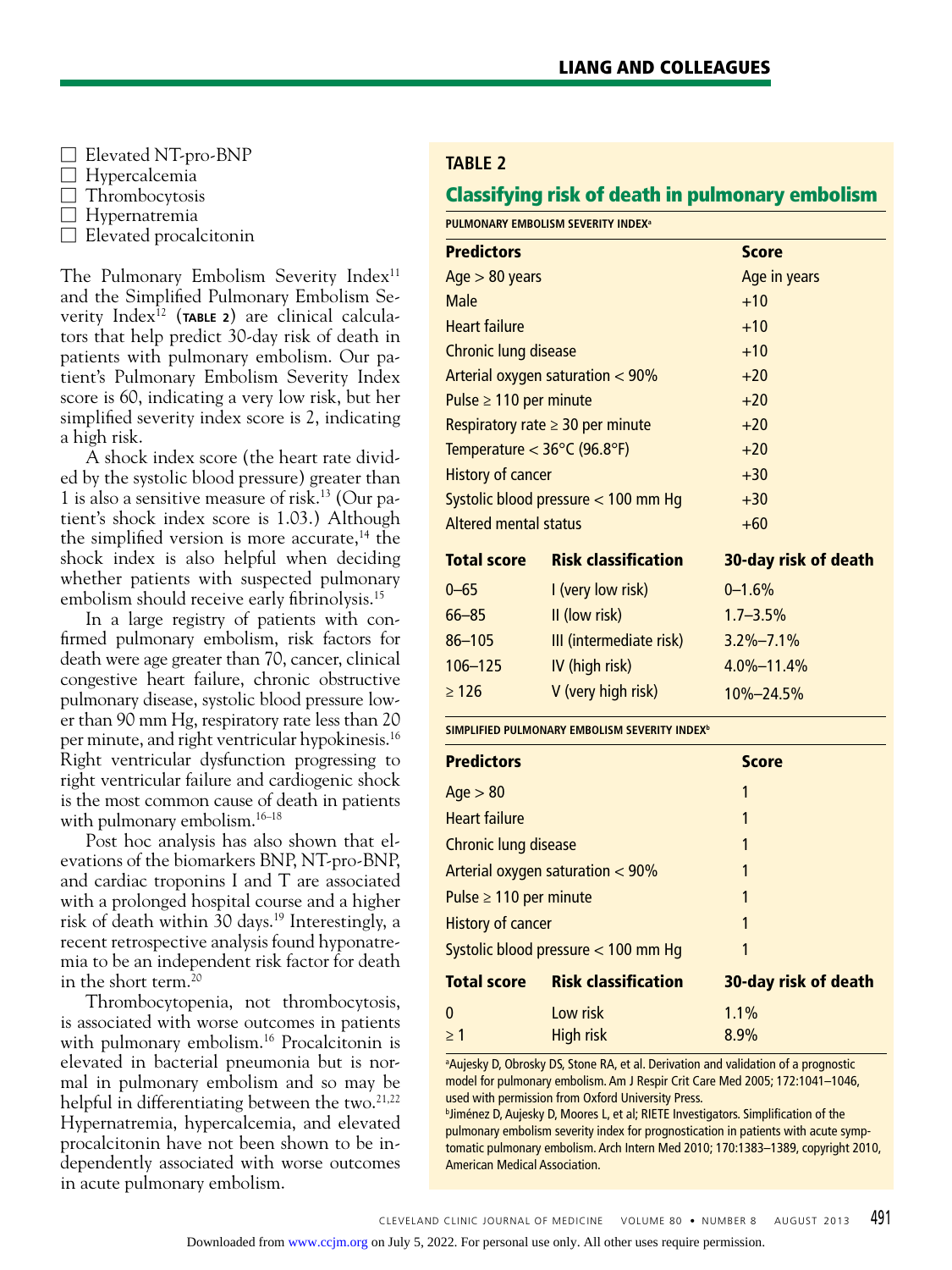# **TABLE 3**

# Contraindications to fibrinolysisa

#### **Absolute contraindications**

History of intracranial hemorrhage Structural cerebrovascular disease, such as an arteriovenous malformation Malignant intracranial neoplasm Ischemic stroke in the past 3 months Suspicion of aortic dissection Active bleeding Bleeding diathesis Recent spinal or brain surgery Recent trauma to head or face, with radiologic evidence of fracture or brain injury

#### **Relative contraindications**

 $Age > 75$ Currently on anticoagulation therapy **Pregnancy** Noncompressible vascular puncture Traumatic or prolonged cardiopulmonary resuscitation  $(> 10$  minutes) Recent internal bleeding (in the past 2–4 weeks) Dementia History of chronic, severe, and poorly controlled hypertension Uncontrolled hypertension at time of presentation  $($  180 mm Hg systolic,  $> 110$  mm Hg diastolic) Ischemic stroke longer ago than 3 months Major surgery within past 3 weeks <sup>a</sup> The decision whether the benefits of fibrinolysis outweigh the risks should be made on a case-by-case basis.

A shock index score (heart rate/SBP) > 1 is a sensitive measure of risk

based on information in Jaff MR, McMurtry MS, Archer SL,et al. Management of massive and submassive pulmonary embolism,

iliofemoral deep vein thrombosis, and chronic thromboembolic pulmonary hypertension: a scientific statement from the American Heart Association. Circulation 2011; 123:1788–1830.

Thus, of the answer choices shown above, elevated NT-pro-BNP is the correct answer.

# **Classified as massive, submassive, or low-risk**

Pulmonary embolism is often stratified as massive, submassive, or low-risk, reflecting the severity and the degree of cardiovascular collapse. The treatment depends on the classification.

Pulmonary embolism is classified as massive if the patient has a cardiac arrest or a systolic blood pressure lower than 90 mm Hg for more than 15 minutes.<sup>23</sup> Nearly half of patients in this category die.<sup>24</sup>

Pulmonary embolism is submassive if the patient has systolic pressure greater than 90 mm Hg but has right ventricular dysfunction, as evidenced by physical examination, elevated cardiac biomarkers, electrocardiography, transthoracic echocardiography, or computed tomography. The death rate is as high as 15%.24

Pulmonary embolism in a normotensive patient with no right ventricular dysfunction is defined as low-risk.

# **Our patient so far**

Our patient has bilateral pulmonary emboli, most likely originating from a deep vein thrombosis in her right lower leg. Her pulmonary embolism would be classified as submassive, as her systolic pressure is greater than 90 mm Hg and right ventricular dysfunction significant right ventricular strain—was noted on both transthoracic echocardiography and computed tomography. Also, cardiac biomarkers are elevated, and the physical examination revealed a prominent P2 sound and right parasternal heave, also suggestive of right ventricular dysfunction.

Now, 6 hours have passed, and even though she has been receiving intravenous heparin during this time, her shock index remains greater than 1, indicating hemodynamic instability. Her pulse rate is still markedly high—over 160 bpm—and she still appears quite anxious and uncomfortable.

## ■ **HOW SHOULD THIS PATIENT BE TREATED?**

**3** Which of the following is the most appro-**P** priate treatment for this patient?

- $\Box$  Start warfarin immediately while bridging with unfractionated heparin, low-molecular-weight heparin, or fondaparinux
- $\Box$  Start fibrinolysis with alteplase
- $\Box$  Give metoprolol intravenously to control her heart rate
- $\Box$  Start dabigatran immediately while bridging with unfractionated heparin
- $\Box$  Place an inferior vena cava filter
- □ Consult cardiothoracic surgery for emergency pulmonary embolectomy

All patients with confirmed pulmonary embolism and no contraindications to anticoagula-

Downloaded from [www.ccjm.org](http://www.ccjm.org/) on July 5, 2022. For personal use only. All other uses require permission.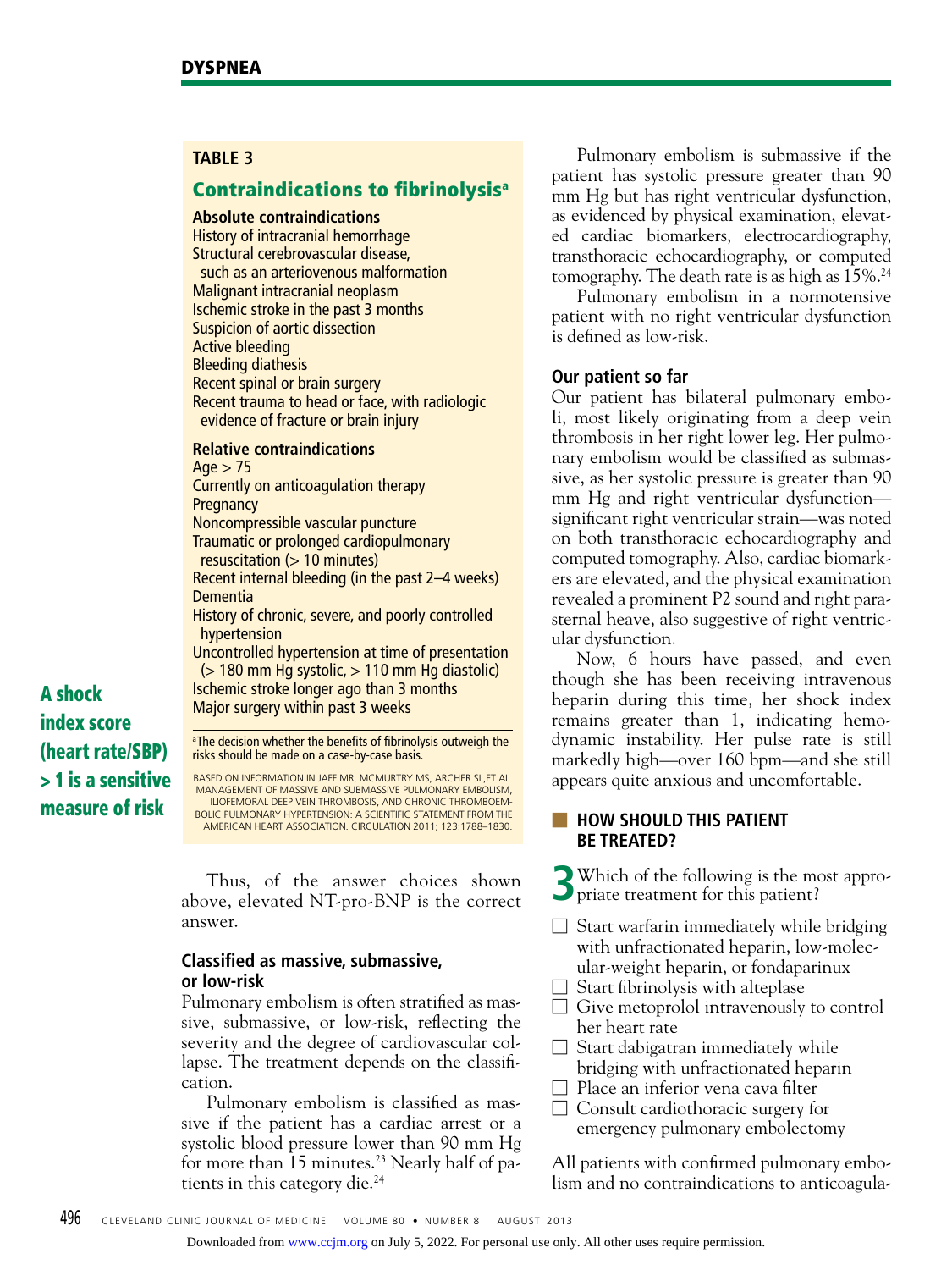tion should begin treatment with low-molecular-weight heparin, unfractionated heparin, or fondaparinux.<sup>23</sup> In addition, this therapy should be started empirically while the patient is still undergoing diagnostic testing if the pretest probability of pulmonary embolism is intermediate or high.<sup>23</sup>

**Warfarin** is indicated for all patients with pulmonary embolism who do not have contraindications to it (**TABLE 3**). If unfractionated heparin, low-molecular-weight heparin, or fondaparinux has not already been started, it should be started at the same time as warfarin and should be continued until the international normalized ratio (INR) is within the therapeutic range.

**Fibrinolysis.** Treatment with a fibrinolytic agent in addition to heparin results in faster improvement of right ventricular function and pulmonary perfusion than with heparin alone.25 It may also decrease the incidence of pulmonary hypertension secondary to chronic thromboembolic disease.26 It should be considered in patients with massive pulmonary embolism.23

Whether fibrinolysis is appropriate for all patients with submassive pulmonary embolism remains controversial. Currently, it is not recommended for minor right ventricular dysfunction or myocardial necrosis if the patient has no signs of overt clinical decline.<sup>23</sup> The Pulmonary Embolism Thrombolysis trial<sup>27</sup> is an ongoing prospective randomized comparison of tenecteplase in a single bolus plus heparin vs heparin alone in normotensive patients with submassive pulmonary embolism, such as our patient. This trial may elucidate the benefit of fibrinolytic therapy in patients with submassive pulmonary embolism.

Patients at low risk are generally treated with heparin and warfarin anticoagulation alone. Fibrinolysis is not recommended in these patients, as the risk of bleeding outweighs the potential benefits.<sup>23</sup>

**Metoprolol** may not be advisable for our patient, as her tachycardia is likely compensatory, and beta-blocker therapy could blunt this compensatory response, leading to inadequate systemic perfusion.

**Dabigatran** is an oral direct thrombin inhibitor that does not require laboratory monitoring. It is currently approved for the prevention of stroke in patients with atrial fibrillation. It has been shown to be as effective as warfarin in the treatment of acute venous thromboembolism28 and may be a viable option in the future, but as of this writing it has not yet been approved in the United States for this indication. Furthermore, dabigatran inhibits thrombin immediately, so continued heparin bridging would not be necessary.

**An inferior vena cava filter** may prevent recurrent pulmonary embolism for patients who have absolute contraindications to anticoagulation, most significantly in the short term, ie, in the first few weeks after placement. However, these devices have not yet been shown to improve long-term mortality rates.

**Embolectomy,** percutaneous or surgical, is also an option. For patients in whom thrombolytic therapy is not effective, "rescue" surgical embolectomy has been associated with better outcomes compared with secondary thrombolysis and so should be considered.29

## **Back to our patient**

Her oxygen requirements normalize, and she **Management** is transferred to the general medical floor the **of submassive** to a goal INR of 2.0 to 3.0. Because of the embolism is compression hose for primary prevention of **considerable** An intravenous infusion of alteplase is started, and the patient's tachycardia improves. next day. She receives subcutaneous dalteparin as a bridge therapy, and warfarin is titrated acute deep vein thrombosis in her right lower leg, she is instructed to wear knee-high fitted postphlebitic syndrome.

pulmonary an area of debate

# ■ **HOW LONG TO TREAT? IS GENETIC TESTING INDICATED?**

Patients with a first episode of unprovoked venous thromboembolism should receive oral anticoagulants for 6 months, while those with recurrent unprovoked venous thromboembolism require lifelong oral anticoagulation.<sup>23</sup>

Whether to test for inherited thrombophilia after a first episode of venous thromboembolism to guide the duration of anticoagulation is controversial.<sup>30</sup> Indiscriminate testing has not been recommended in these patients,<sup>31</sup> but the American College of Medical Genetics recommends genetic screening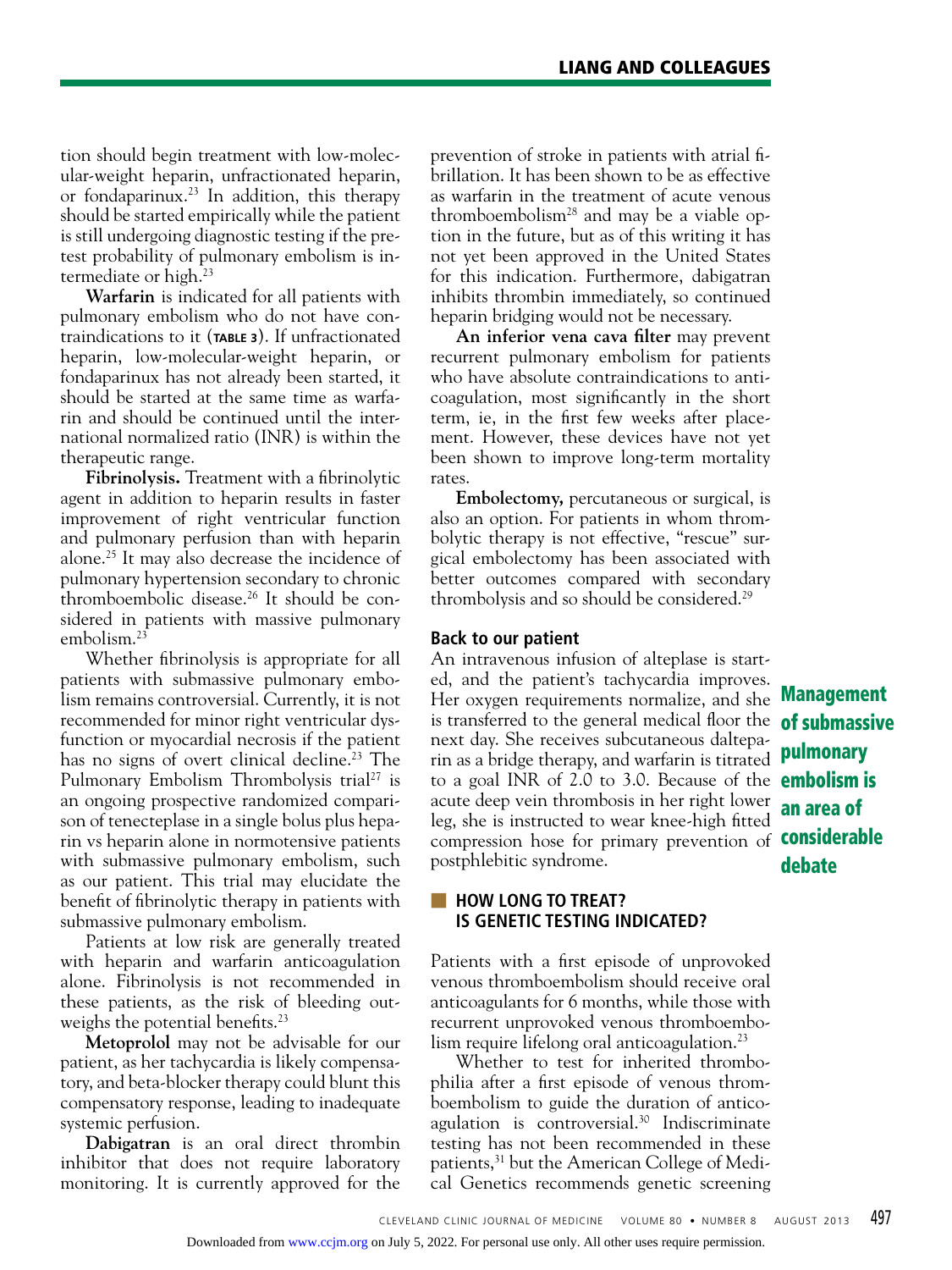for factor V Leiden in patients who have an unprovoked incident of venous thromboembolism before age 50.32

No randomized controlled trial has assessed whether thrombophilia testing decreases the recurrence rate of venous thromboembolism.<sup>33</sup> One uncontrolled study suggested that testing for inherited thrombophilias in patients with a first episode does not affect the risk of recurrence.34 Testing is costly and may cause psychological distress for patients and family members.

Our patient is discharged home on warfarin for 6 months with subsequent follow-up evaluation in the thrombophilia clinic.

# ■ **WHEN SHOULD WARFARIN BE RESTARTED?**

- **4** If our patient were to discontinue oral anticoagulation in 6 months, which of the following, if present 1 month afterwards, would be a reason to restart oral anticoagulation?
- □ Elevated serum cotinine
- $\Box$  Positive pregnancy test
- $\Box$  Elevated follicle-stimulating hormone and luteinizing hormone and low estradiol levels
- □ Elevated D-dimer

Cotinine is a nicotine metabolite, and serum levels are elevated in smokers. Smoking and pregnancy both increase the risk of venous thromboembolism. However, smoking or pregnancy alone would not be a reason to increase the duration of anticoagulation.

Warfarin is contraindicated in pregnancy because of its teratogenic effects, particularly in the first trimester. Follicle-stimulating hormone and luteinizing hormone levels increase in response to decreased estradiol at menopause. Postmenopausal women are not at increased risk of venous thromboembolism

## ■ **References**

- 1. **Stein PD, Beemath A, Matta F, et al**. Clinical characteristics of patients with acute pulmonary embolism: data from PIOPED II. Am J Med 2007; 120:871–879.
- 2. **Stein PD, Saltzman HA, Weg JG**. Clinical characteristics of patients with acute pulmonary embolism. Am J Cardiol 1991; 68:1723–1724.
- 3. **Ferrari E, Imbert A, Chevalier T, Mihoubi A, Morand P, Baudouy M**. The ECG in pulmonary embolism. Predictive value of negative T

unless they are taking oral estrogen hormone replacement therapy.

An elevated D-dimer level 1 month after stopping of oral anticoagulation has been associated with a higher rate of recurrence of venous thromboembolism, which is reduced by a resumption of anticoagulation.<sup>35</sup> Therefore, consideration should be given to resuming anticoagulation in patients who have an elevated D-dimer level.

# ■ **TAKE-HOME POINTS**

It is important to distinguish between massive, submassive, and low-risk pulmonary embolism, since each type has a different treatment and prognosis.

Fibrinolytic therapy is indicated in patients with massive pulmonary embolism when no contraindication is present, whereas it is not indicated in those with low-risk pulmonary embolism.

Management of submassive pulmonary embolism continues to be an area of considerable debate. Current American Heart Association guidelines recommend consideration of fibrinolysis initially in patients with submassive acute pulmonary embolism if there is concurrent clinical evidence of adverse prognosis eg, new hemodynamic instability, worsening respiratory insufficiency, severe right ventricular dysfunction, or major myocardial necrosis.<sup>23</sup> On the other hand, the American College of Chest Physicians recommends against initial systemic fibrinolysis in submassive acute pulmonary embolism based on biomarkers or findings on ECG, transthoracic echocardiography, or CT, recommending it only in therapeutically anticoagulated patients deemed to be at high risk of hypotension.<sup>36</sup>

Since the optimal treatment of submassive pulmonary embolism is still not known, it is important that clinicians remain up to date on the evidence and guidelines.

waves in precordial leads—80 case reports. Chest 1997; 111:537–543.

- 4. **Geibel A, Zehender M, Kasper W, Olschewski M, Klima C, Konstantinides SV**. Prognostic value of the ECG on admission in patients with acute major pulmonary embolism. Eur Respir J 2005; 25:843–848.
- 5. **Perrier A, Roy PM, Sanchez O, et al**. Multidetector-row computed tomography in suspected pulmonary embolism. N Engl J Med 2005; 352:1760–1768.
- 6. **Qanadli SD, Hajjam ME, Mesurolle B, et al**. Pulmonary embolism detection: prospective evaluation of dual-section helical CT versus

contraindicated in pregnancy because of its teratogenic effects

Warfarin is

Downloaded from [www.ccjm.org](http://www.ccjm.org/) on July 5, 2022. For personal use only. All other uses require permission.